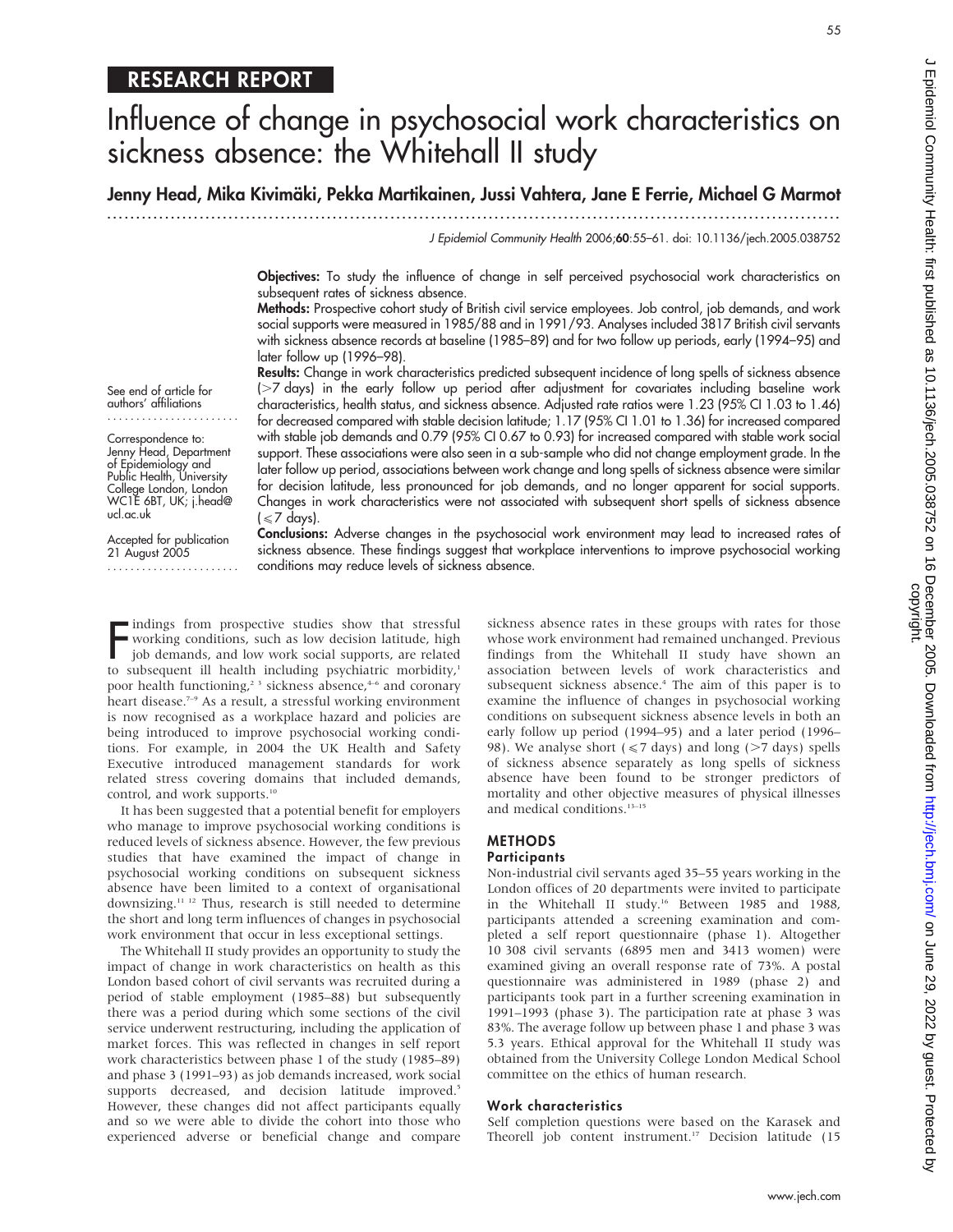items; Cronbach's  $\alpha = 0.84$ ), psychological job demands (4 items, Cronbach's  $\alpha = 0.67$ ), and work social supports (6 items; Cronbach's  $\alpha$  = 0.79) were measured at phase 1 (1985– 85) and phase 3 (1991–1993). Total scores were expressed as a percentage of the maximum for each scale so that scores ranged from 0 to 100.

At phase 3, repeat measurements of work characteristics were collected about one month later for a subsample of 267 participants. The within subject standard deviation from this test-retest data gives an estimate of measurement error and was 7.1, 11.7, and 11.2 for decision latitude, job demand, and work social supports respectively.

Change in work characteristic scores from phases 1 to 3 were computed and participants were classified into one of three groups "stable", "decrease" (decrease >10 scale points), or "increase" (increase  $>10$  scale points). Change in job strain (high demands in combination with low decision latitude) was also examined. At each phase, participants were classified into three categories: high job strain if they reported both high job demands and low decision latitude (classified as above and below the median score respectively), low job strain if they reported both low job demands and high decision latitude, and medium job strain otherwise. Change in job strain between phase 1 and 3 was categorised as: ''stable'', ''decrease'', or ''increase''.

## Sickness absence

Computerised sickness absence records were obtained from civil service pay centres for 9179 (89%) of the 10 308 participants. For absences of seven calendar days or less, civil servants were able to complete their own certificate and explain the absence. For absences longer than seven days, a medical certificate was required. Sickness absence records were checked and any overlapping or consecutive spells of sickness absence were merged after taking account of weekends and public holidays. For each employee, we calculated the number of long spells  $($  >7 days) and the number of short spells (1–7 days) for two periods subsequent to the measurement of work change, an early follow up (1994–95) and a later follow up (1996–1998). We also calculated measures for a baseline period of sickness absence (1985-1989) expressed as rates for each employee: number of short spells per year, number of long spells per year, and number of days absent per year.

## Other covariates

Employment grade was obtained by asking participants for their civil service grade title. The Civil Service identifies 12 non-industrial grade levels on the basis of salary. For analysis purposes, these grade levels were grouped into six categories ranging from top administrative grades to clerical/office support grades. Job mobility was defined as change in employment grade between phases 1 and 3. Health and health behaviour measures at baseline included presence of longstanding illness, minor psychiatric morbidity (score  $> 4$ on the 30 item general health questionnaire), presence of recurring health problems in the previous year, frequency of alcohol consumption in the past year, and smoking status. Body mass index was computed from recordings of height and weight at screening.<sup>16</sup>

## Statistical analysis

We fitted Poisson regression models to study the association of change in psychosocial work characteristics with incidence of both short and long spells of sickness absence. For short spells, there was considerable residual variation in excess of the Poisson distribution so standard errors and confidence intervals were inflated to take account of this overdispersion.18 We tested whether associations differed by sex or employment grade by including interaction terms. No significant interactions were detected so results are presented for men and women combined. As job mobility or change in income could be potential confounding factors, we repeated analyses for the subgroup who did not change employment grade. We also examined whether presence of longstanding illness at baseline or baseline long spells of sickness absence (none compared with any long spells) moderated the association between work change and subsequent spells of sickness absence by fitting models including interaction terms between these variables and change in working conditions. The statistical significance of interactions was tested by comparing the goodness of fit of models with and without the interaction terms. All analyses were performed using the SAS program version 8.02.

## RESULTS

Information on baseline sickness absence, decision latitude, job demands, and work social supports at both phases 1 and 3 was available for 6637 participants. Of these, 4018 participants were still working in the civil service and had

Table 1 Psychosocial work characteristics at phase 1 (1985–88) and phase 3 (1991–93) and change in psychosocial work characteristics between phases 1 and 3

|                                      | Decision latitude | Job demands | Work social supports |
|--------------------------------------|-------------------|-------------|----------------------|
| All participants $(n = 3817)$        |                   |             |                      |
| Mean score (SD) at phase 1           | 65.8 (15.8)       | 58.1 (20.3) | 76.0 (18.3)          |
| Mean score (SD) at phase 3           | 68.3 (14.9)       | 61.7(18.9)  | 75.8 (17.5)          |
| Mean change* (SD)                    | 2.5(11.9)         | 3.6(19.6)   | $-0.2$ (19.7)        |
| p valuet                             | p<0.0001          | p<0.0001    | $p = 0.45$           |
| Number (%) with increased score      | 926 (24)          | 1196 (31)   | 1113 (29)            |
| Number (%) with stable scoret        | 2407 (63)         | 1868 (49)   | 1472 (39)            |
| Number (%) with decreased score      | 484 (13)          | 753 (20)    | 1232 (32)            |
| Stable employment grade $(n = 2746)$ |                   |             |                      |
| Mean score (SD) at phase 1           | 64.7 (16.2)       | 57.3 (20.6) | 75.5 (18.7)          |
| Mean score (SD) at phase 3           | 66.3(15.3)        | 60.1 (19.1) | 75.7 (17.5)          |
| Mean change* (SD)                    | 1.6(11.8)         | 2.9(19.5)   | 0.2(20.1)            |
| p valuet                             | p<0.0001          | p<0.0001    | $p = 0.63$           |
| Number (%) with increased score      | 603 (22)          | 828 (30)    | 812 (30)             |
| Number (%) with stable score         | 1758 (64)         | 1353 (49)   | 1066 (39)            |
| Number (%) with decreased score      | 385 (14)          | 565 (21)    | 868 (32)             |

hange=phase 3–phase 1 score. †Paired t test for change in work score between phases 1 and 3 . ‡''Stable' defined as change  $\leqslant$  10 scale points. Increase and decrease defined as change  $>$  10 scale points.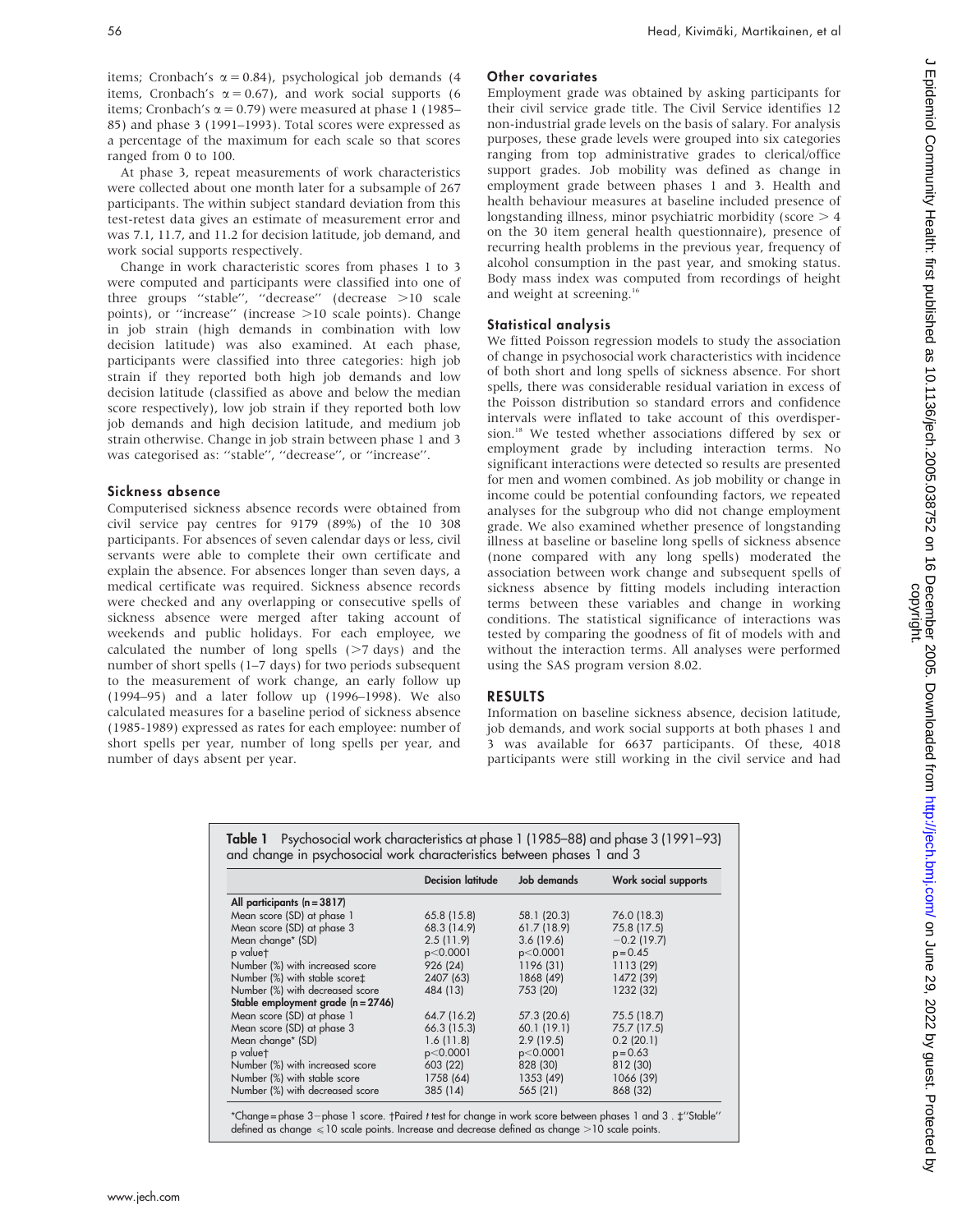Table 2 Rate ratios (95% CI) for long spells of sickness absence (>7 days) in early follow up (1994–95) by change in psychosocial work characteristics between phase 1 (1985–88) and phase 3 (1991–93)

|                        |      | All participants $(n = 3817)$              |                                       |                       |                       |
|------------------------|------|--------------------------------------------|---------------------------------------|-----------------------|-----------------------|
|                        | Rate | Adjusted for age, sex,<br>employment grade | $+$ baseline work<br>characteristics* | All adjustmentst      | All adjustmentst      |
| Decision latitude      |      |                                            |                                       |                       |                       |
| Increase               | 16.1 | 1.02 (0.88 to 1.18)                        | $0.97$ (0.83 to 1.13)                 | 1.02 (0.87 to 1.19)   | $1.00$ (0.83 to 1.20) |
| Stable                 | 13.4 |                                            |                                       |                       |                       |
| Decrease               | 20.1 | $1.31$ (1.10 to 1.55)                      | 1.34 (1.13 to 1.59)                   | 1.23 (1.03 to 1.46)   | $1.17$ (0.96 to 1.42) |
| Test for linear trend‡ |      | $p = 0.05$                                 | $p = 0.006$                           | $p = 0.05$            | $p = 0.11$            |
| Job demands            |      |                                            |                                       |                       |                       |
| Increase               | 16.7 | 1.10 (0.96 to 1.27)                        | 1.21 $(1.04 \text{ to } 1.40)$        | $1.17$ (1.01 to 1.36) | 1.30 (1.09 to 1.54)   |
| Stable                 | 14.1 |                                            |                                       |                       |                       |
| Decrease               | 14.1 | $0.97$ (0.82 to 1.15)                      | $0.89$ (0.75 to 1.06)                 | $0.85$ (0.71 to 1.01) | $0.90$ (0.73 to 1.11) |
| Test for linear trend‡ |      | $p = 0.31$                                 | $p = 0.008$                           | $p = 0.005$           | $p = 0.001$           |
| Work social supports   |      |                                            |                                       |                       |                       |
| Increase               | 14.8 | $0.87$ (0.75 to 1.01)                      | $0.80$ (0.68 to 0.95)                 | $0.79$ (0.67 to 0.93) | $0.78$ (0.64 to 0.94) |
| Stable                 | 15.5 |                                            |                                       |                       |                       |
| Decrease               | 14.3 | $0.94$ (0.81 to 1.09)                      | $0.96$ (0.83 to 1.11)                 | $0.87$ (0.75 to 1.01) | $0.90$ (0.76 to 1.07) |
| Test for linear trend‡ |      | $p = 0.10$                                 | $p = 0.003$                           | $p = 0.10$            | $p = 0.06$            |

Rate of long spells per 100 person years. \*Decision latitude, job demands, work social supports. †Adjusted for sex, baseline age, employment grade, baseline work characteristics (decision latitude, job demands, work social supports), change in employment grade between phases 1 and 3, baseline health (longstanding illness, health problems in past year, GHQ caseness), frequency of alcohol consumption in past year, smoking habits, body mass index, baseline sickness absence (rate of short spells per year 1985–89, rate of long spells per year 1985–89, rate of days per year 1985–89). ‡Test for linear trend in continuous work change score.

sickness absence data for the period 1994–95 and were therefore eligible for this analysis. Information on some baseline covariates was missing for 201 (5%) of this group. Therefore, this paper includes the 3817 participants (1048 women, 2769 men) with measures of psychosocial work characteristics at phases 1 and 3, sickness absence data in 1994–95 and complete data on baseline covariates.

Table 1 shows levels of work characteristics at phase 1 and phase 3 and change in work characteristics between phase 1 and 3. A decrease in decision latitude and social support scores would be considered an adverse change whereas a decrease in job demands score would be considered a beneficial change. On average, there was a significant adverse change in job demands whereas decision latitude tended to improve. Although average social support scores were similar at the two phases, there were individual changes between phases 1 and 3 so that only 39% were classified as having stable scores. For all three work characteristics, the standard deviation for change between phases 1 and 3 was about 1.7 greater than the within subject standard deviation estimated from short term test-retest data indicating that changes were greater than might be expected from measurement error alone. Similar patterns of change in work characteristics were seen for the 2746 participants whose employment grade did not change.

# Long spells of sickness absence (1994–1995)

Table 2 shows the association of change in work characteristics with subsequent long spells of sickness absence in the early follow up period (1994–1995). Results for three models are presented, the first adjusting for age, grade, and sex only, the second with an additional adjustment for baseline work characteristics, and the third additionally adjusting for job mobility, pre-existing baseline health, baseline rates of sickness absence and other predictors of sickness absence (alcohol consumption, smoking habits, and body mass index). After adjustment for age, grade, and sex, adverse change in decision latitude was associated with increased rates of long spells of sickness absence (rate ratio 1.31). This association was not explained by baseline levels of work characteristics. The association was reduced but still significant in the fully adjusted model (rate ratio 1.23).

Change in job demands was not significantly related to long spells of sickness absence in the age-grade-sex adjusted model. However, after taking account of baseline work characteristics, those with adverse changes in job demands had an increased risk of long spells of sickness absence (rate ratio 1.21). This association was slightly reduced but still significant in the fully adjusted model (rate ratio 1.17). A decrease in job demands was associated with reduced risk of long spells of sickness absence.

| pp (1770 - 1770) by change in psychosocial work characteristics between phase + (1765<br>88) and phase 3 (1991–93) |                       |               |                     |  |  |
|--------------------------------------------------------------------------------------------------------------------|-----------------------|---------------|---------------------|--|--|
|                                                                                                                    | Increase              | <b>Stable</b> | <b>Decrease</b>     |  |  |
| All participants $(n = 3052)$                                                                                      |                       |               |                     |  |  |
| Decision latitude                                                                                                  | 1.15 (0.99 to 1.34)   |               | 1.21 (1.02 to 1.45) |  |  |
| Job demands                                                                                                        | 1.09 (0.94 to 1.27)   |               | 1.13 (0.95 to 1.33) |  |  |
| Work social supports                                                                                               | 1.01 (0.86 to 1.19)   |               | 1.05 (0.91 to 1.22) |  |  |
| Stable employment grade $(n = 2130)$                                                                               |                       |               |                     |  |  |
| Decision latitude                                                                                                  | 1.07 (0.90 to 1.29)   |               | 1.11 (0.91 to 1.35) |  |  |
| Job demands                                                                                                        | 1.20 (1.01 to 1.42)   |               | 1.16 (0.95 to 1.40) |  |  |
| Work social supports                                                                                               | $0.95$ (0.79 to 1.14) |               | 1.03 (0.86 to 1.22) |  |  |

**Table 3** Rate ratios\* (95% CI) for long spells of sickness absence ( $>7$  days) in later follow

 $\mu_{\rm p}$  (1996–1998) by change in psychosocial work characteristics between

\*Adjusted for sex, baseline age, employment grade, baseline work characteristics (decision latitude, job demands, work social supports), change in employment grade between phases 1 and 3, baseline health (longstanding illness, health problems in past year, GHQ caseness), frequency of alcohol consumption in past year, smoking habits, body mass index, baseline sickness absence (rate of short spells per year 1985–89, rate of long spells per year 1985–89, rate of days per year 1985–89).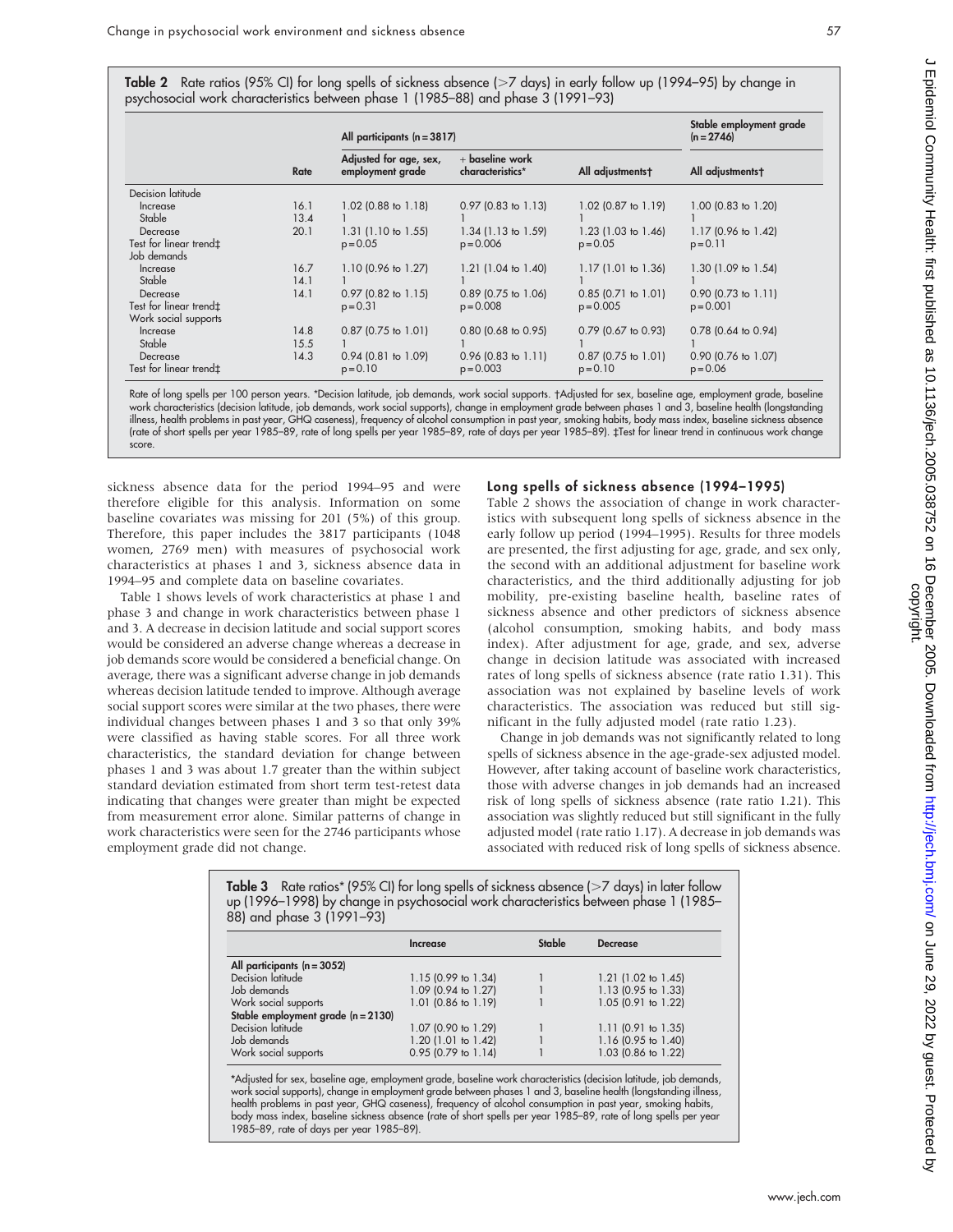Table 4 Rate ratios (95% CI) for short spells of sickness absence ( $\leq$  7 days) in early follow up (1994–95) by change in psychosocial work characteristics between phase 1 (1985–88) and phase 3 (1991–93)

|                                                            |                | All participants $(n = 3817)$              | Stable employment grade<br>$(n = 2746)$ |                                        |                                        |
|------------------------------------------------------------|----------------|--------------------------------------------|-----------------------------------------|----------------------------------------|----------------------------------------|
|                                                            | Rate           | Adjusted for age, sex,<br>employment grade | $+$ baseline work<br>characteristics    | All adjustmentst                       | All adjustmentst                       |
| Decision latitude                                          |                |                                            |                                         |                                        |                                        |
| Increase<br>Stable                                         | 125.3<br>109.6 | $0.99$ (0.88 to 1.18)                      | $0.91$ (0.82 to 1.02)                   | $0.95$ (0.85 to 1.07)                  | $0.91$ (0.80 to 1.05)                  |
| Decrease<br>Test for linear trend‡<br>Job demands          | 136.9          | 1.09 (0.96 to 1.24)<br>$p = 0.46$          | $1.13$ (1.00 to 1.29)<br>$p = 0.01$     | $1.08$ (0.94 to 1.23)<br>$p = 0.15$    | 1.08 (0.93 to 1.25)<br>$p = 0.16$      |
| Increase<br>Stable                                         | 124.4<br>112.0 | $1.03$ (0.94 to $1.14$ )                   | $1.01$ (0.90 to $1.12$ )                | $1.00$ (0.90 to $1.11$ )               | $0.99$ (0.87 to 1.12)                  |
| Decrease<br>Test for linear trend‡<br>Work social supports | 116.3          | $0.99$ (0.88 to 1.12)<br>$p = 0.85$        | $1.02$ (0.90 to $1.16$ )<br>$p = 0.41$  | $1.02$ (0.90 to 1.16)<br>$p = 0.48$    | $0.99$ (0.86 to 1.14)<br>$p = 0.77$    |
| Increase<br>Stable                                         | 116.4<br>116.3 | $0.95$ (0.85 to 1.05)                      | $0.90$ (0.80 to 1.01)                   | $0.91$ (0.81 to 1.02)                  | $0.92$ (0.80 to 1.05)                  |
| Decrease<br>Test for linear trend‡                         | 117.5          | $1.04$ (0.93 to 1.15)<br>$p = 0.17$        | 1.05 (0.95 to 1.17)<br>$p = 0.01$       | $1.01$ (0.91 to $1.12$ )<br>$p = 0.24$ | $1.00$ (0.88 to $1.13$ )<br>$p = 0.34$ |

Rate of short spells per 100 person years. \*Decision latitude, job demands, work social supports. †Adjusted for sex, baseline age, employment grade, baseline work characteristics (decision latitude, job demands, work social supports), change in employment grade between phases 1 and 3, baseline health (longstanding illness, health problems in past year, GHQ caseness), frequency of alcohol consumption in past year, smoking habits, body mass index, baseline sickness absence (rate of short spells per year 1985–89, rate of long spells per year 1985–89, rate of days per year 1985–89). `Test for linear trend in continuous work change score.

Although there was no clear linear trend for work social supports, beneficial changes in work social supports predicted reduced rates of long spells of sickness absence after adjustment for all covariates (rate ratio 0.79).

The above analyses were replicated for the subgroup whose employment grade did not change to discount job mobility (and corresponding changes in status and income) as a possible explanation for the observed associations (table 2). Similar patterns of results were seen with adverse changes in decision latitude or job demands predicting higher rates of long spells of sickness absence and beneficial changes in work social supports predicting lower rates of long spells of sickness absence. Tests of interaction for differences by sex or employment grade in the influence of work change on sickness absence were all non-significant. Less than 5% of the sample had spells in total of 90 or more days and excluding these people with very long absences from the analysis had little effect on our findings.

The Karasek job strain model suggests that high job demands will have the greatest adverse effect on health in those with low decision latitude. Increase in job strain was a significant predictor of long spells of sickness absence (rate ratio 1.24). However, this finding may reflect the combined additive effect of adverse changes in job demands and decision latitude.

We examined whether the association of work change with subsequent long spells of sickness absence differed according to pre-existing baseline ill health. The association of change in decision latitude with long spells of sickness absence differed according to presence or absence of longstanding illness at baseline (p value for interaction  $<$  0.001). Adverse change in decision latitude was a stronger predictor of long spells of sickness absence among those reporting a baseline longstanding illness (adjusted rate ratio 1.38). Interaction terms for baseline ill health by change in job demands and by change in work social support were not significant.

# Long spells of sickness absence (1996–1998)

As change in work characteristics may also have long term effects, we examined long spells of sickness absence for a later period (1996–98). A total of 3052 participants were included in this analysis and table 3 gives results from the

# What this paper adds

- Change in psychosocial characteristics of the work environment is associated with subsequent long spells of sickness absence
- Adverse changes in decision latitude increase risk of long spells of sickness absence
- Increasing levels of job demands relate to risk of long spells of sickness absence
- Improvements in work social supports reduce risk of long spells of sickness absence

model including adjustments for all covariates. A similar effect size was obtained for change in decision latitude with a rate ratio of 1.21 for decreased decision latitude (compared with 1.23 in the early period). The effect size for job demands was slightly reduced in the later period with a rate ratio of 1.09 for increased job demands in the later period (compared with 1.17 in the early period). However, change in work social support was not significantly associated with long spells of sickness absence in the later period (rate ratio of 1.01 for improved social support compared with 0.79 in the early period).

# Short spells of sickness absence

Table 4 presents the association between change in work characteristics and subsequent rates of short spells of sickness absence in the early follow up years (1994–95). Changes in decision latitude, job demands, and work supports were not significant predictors of subsequent rates of short spells. Change in job strain was also not significantly related to rates of short spells (rate ratio for adverse change in job strain versus stable job strain: 0.94). Interactions terms for work change by sex, work change by employment grade and work change by baseline ill health were all nonsignificant. Similar non-significant associations were seen for the later follow up period (results not shown).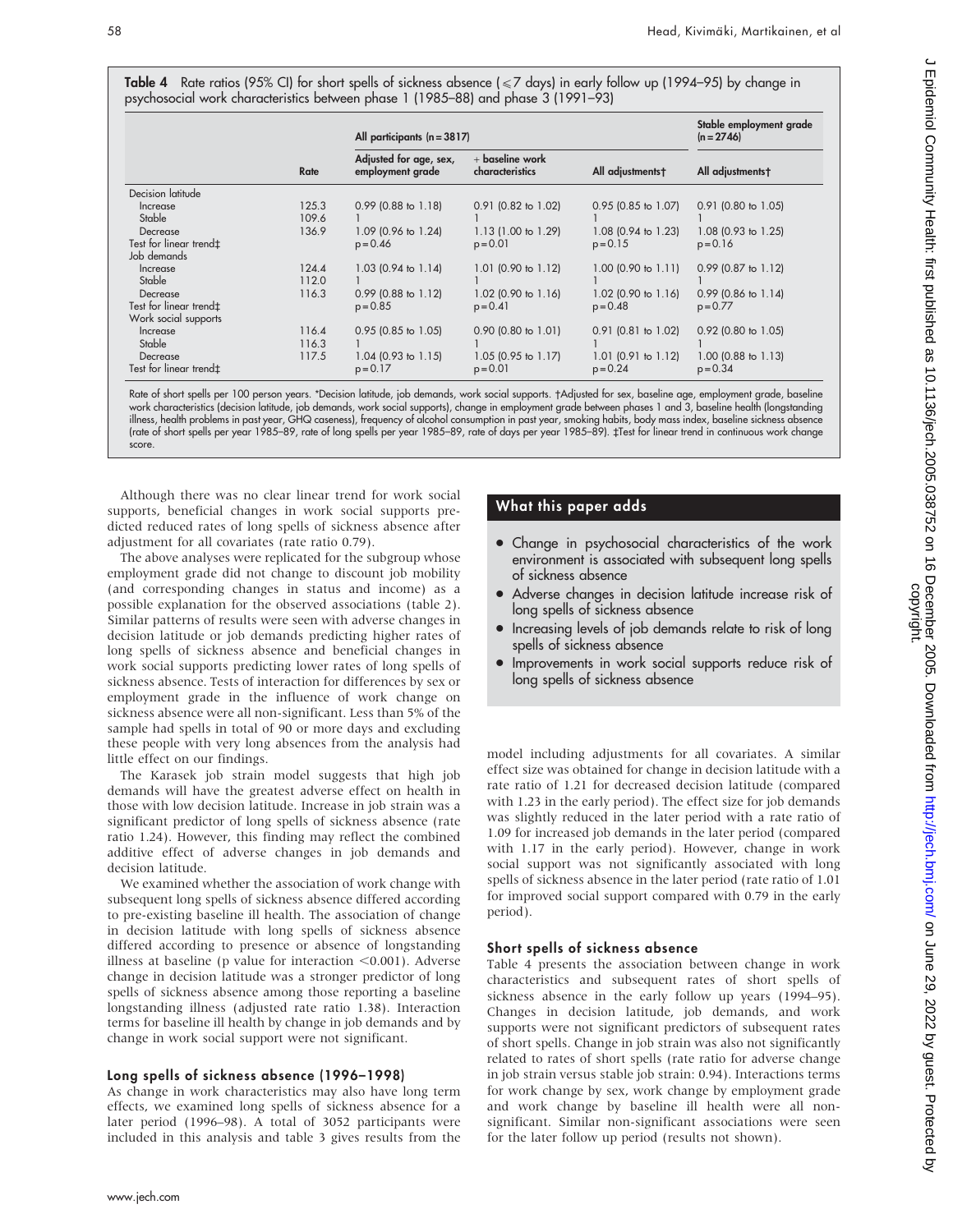#### Reverse causality

The possibility of reverse causality was investigated using linear regression with continuous work change scores as the outcome. Baseline rates of short and long spells of sickness absence were not significant predictors of change in decision latitude or work social supports but baseline rates of long spells did predict change in job demands. The increase in job demands was significantly greater among those not taking any long spells at baseline (mean change in job demands 3.0) compared with those taking two or more long spells (mean change in job demands 1.7). This difference became more pronounced after adjustment for other baseline predictors of change in job demands and was not explained by employment grade.

#### **DISCUSSION**

We have shown that improvements in work social supports were associated with a reduced risk of subsequent long spells of sickness absence and that adverse changes in decision latitude and job demands were related to increased risk of taking long spells of sickness absence. These associations remained after adjustment for baseline work characteristics, job mobility, baseline rates of sickness absence, and other predictors of sickness absence. These associations also existed in the sub-sample that did not change employment grade. A strength of this study is that we were able to take advantage of natural changes in working conditions as the study cohort was recruited during a comparatively stable period of employment. Subsequently, there were important changes in the organisation of the British civil service that were reflected in changes in perceived working conditions.

Earlier findings from the Whitehall II study showed clear relations between baseline work characteristics and prospective sickness absence over a five year period.<sup>4</sup> Employees with high levels of control and high levels of support at work had lower rates of long spells of sickness absence after adjustment for age and employment grade. Among women, high levels of job demands were also associated with increased risk of long spells of sickness absence. Many other prospective studies have also shown a link between a single measurement of psychosocial work conditions and morbidity, but there is less evidence on the relation between change in working conditions and health.

Our findings on change in psychosocial working conditions correspond with a cross sectional Swedish survey that showed an association between a retrospective report of increased job control and lower sickness absence.<sup>19</sup> These results also accord with previous longitudinal research investigating changes in job control, job demands, and work social supports among Finnish public sector employees during and after a period of economic decline. Adverse changes in the three work dimensions when compared with beneficial changes were associated with a 10%–30% increased risk of sickness absence after adjustment for baseline job characteristics.12 In addition, organisational downsizing predicted increased rates of sickness absence<sup>11</sup> and cardiovascular mortality<sup>20</sup> and part of the association between downsizing and sickness absence was explained by concomitant changes in job control and job insecurity.<sup>21</sup> Swedish studies found that both downsizing and workplace expansion were correlated with increased job strain and adverse psychophysiology, but only expansion was associated with

# Policy implications

Workplace interventions to improve psychosocial working conditions may reduce levels of sickness absence

increased sickness absence.<sup>22-24</sup> In contrast with Finnish findings, downsizing was related to reduction of sickness absence spells exceeding 14 days.<sup>22</sup> The Whitehall II study found increases in minor psychiatric morbidity and consultations with a general practitioner in an 18 month follow up of employees with insecure employment after privatisation.<sup>25</sup> Some small scale studies have shown that changes in work characteristics are related to blood pressure<sup>26</sup> and biochemical risk factors.27 Decreased job control over a retrospective 10 year period was associated with myocardial infarction in a case-referent study.28 Results from workplace intervention studies suggest that interventions aimed at increasing control and support at work had short term effects on reducing sickness absence rates in the 6–12 months after intervention.29–31 A Swedish study explored the changes in the work environment and health of employees after an educational programme for managers at an insurance company. Compared with the control group, improved authority over decisions and lowered serum cortisol were detected among subordinates of managers belonging to the intervention group.32

It may be that the health effects of working conditions differ in the short and long term. For example, the impact of adverse working conditions on physical illness may become more apparent over a longer period. In contrast, stronger effects in the short term might represent more immediate health effects such as worsening mental health. We examined the association of work change with sickness absence in the period immediately after reported work change (1994/5) and also a later period (1996/8). The effects of change in decision latitude on long spells of sickness absence did not differ in the early and late period. However, the association of changing job demands was less noticeable in the later period and there was no association between changing work social supports and long spells of sickness absence in the later period.

The difference in short and long term associations raises the possibility that early manifestations of health problems might have influenced the psychosocial exposure. It is also possible that sickness absence behaviour leads to changes in work characteristics rather than the reverse. However, in this study there was little support for such reverse causality in general or as an explanation for observed associations between changes in psychosocial environment and sickness absence. In most cases, baseline health and sickness absence did not predict change in working conditions. The exception was that baseline rate of long spells of sickness absence was inversely associated with subsequent increase in job demands. It may be that sickness absence is both a consequence and a cause of change in job demands. For example, not taking long spells may be related to overcommitment to work that leads to increased job demands.

The effects of a changing psychosocial work environment may not be identical for all employees. While baseline ill health and sickness absence patterns did not predict change in decision latitude, presence of longstanding illness at baseline did seem to moderate the association between change in decision latitude and subsequent risk of taking long spells of sickness absence (significant interaction between change in decision latitude and baseline longstanding illness). These findings suggest that employees with a chronic illness are more likely to take sickness absence if their control over working conditions deteriorates. Associations between work change and sickness absence did not differ significantly between men and women.

We have compared separate groups experiencing adverse or beneficial changes with a ''stable working conditions'' group. We have also investigated the association between continuous work change scores and sickness absence. There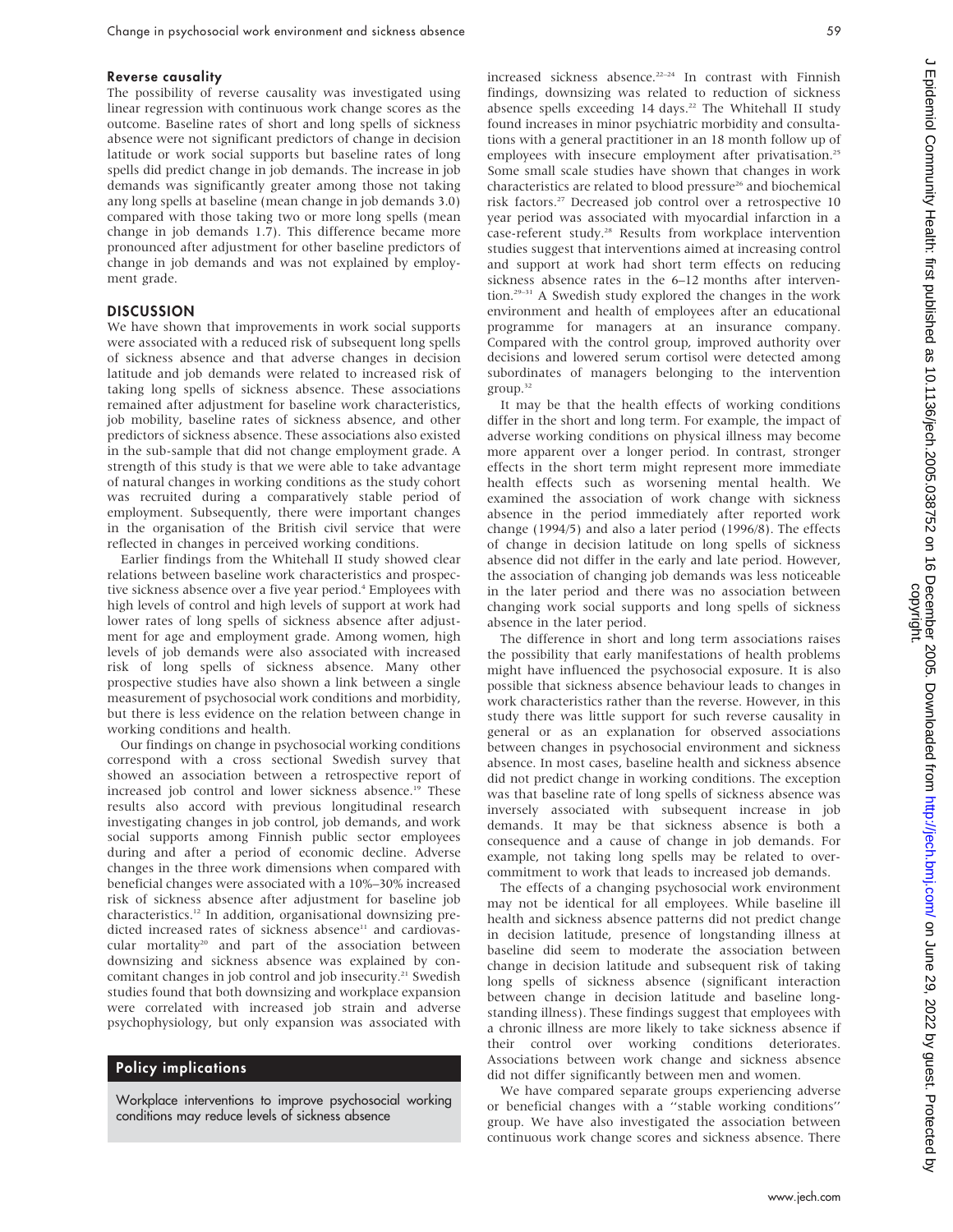was a clear dose-response association between change in job demands and risk of long spells of sickness absence. However, this was less clear for decision latitude where an increase was either not associated (early follow up) or associated with an increased risk of long spells of absence (later follow up). For social supports, sickness absence rates in the early follow up were highest in the group classified as having stable social supports.

Changes in decision latitude, job demands and work supports did not significantly predict subsequent rates of short spells of sickness absence. It is possible that the rate of short spells of sickness absence, in contrast with long spells of sickness absence, does not effectively measure adverse change in health. In the Whitehall II study, long spells of sickness absence have been found to be a more powerful predictor of all cause mortality than established self reported health measures and available objective measures of physical illnesses and medical conditions.<sup>13</sup> Findings from the 10town study have also shown long spells of sickness absence to be strong predictors of early retirement and several specific causes of death.<sup>14 15</sup>

## Methodological considerations

We were able to take account of important predictors of sickness absence including socioeconomic position, job mobility, baseline health status, baseline sickness absence patterns, and baseline health behaviours. An advantage of studying influence of change in working conditions is that this reduces the possibility that any observed associations are spurious as a result of confounding by unobserved stable personal characteristics. Furthermore, we were able to study change in working conditions independent of change in job mobility so that observed associations are not likely to be attributable to residual confounding by income or social status.<sup>33</sup> Studies based on self report measures of both work exposure and health may overestimate associations if some people report negatively about both work and health. The use of sickness absence record data means that such common method bias can not be an explanation for our findings. Other strengths were the reliable data on sickness absence and employment grade.

A limitation in this study is that change in psychosocial working conditions was based on measures taken on just two occasions both subject to measurement error. For this reason, we chose to include a fairly wide range of work change scores in the ''stable work characteristics'' group classifying people into the 'stable'' group if their change scores were less or equal to 10 score points, equivalent to at least one standard deviation in the baseline distribution of work characteristic scores. Another limitation is that the cohort was restricted to white collar workers in government employment so results may not be generalisable to other types of occupation.

In the demand-control model, an increase in demands combined with a reduction of job control would be expected to be particularly deleterious. Our results suggest that there is little additional synergistic effect of simultaneous change in both job demands and decision latitude. However, our cohort may have been underpowered for this test and a larger sample size may be needed to detect multiplicative interaction effects.

## **CONCLUSION**

Our findings from a well characterised prospective cohort study show that changes in working conditions influence subsequent long spells of sickness absence. This suggests that there may be a causal association. Less is known about the extent to which organisations are capable of implementing favourable changes and the health consequences of such favourable changes in psychosocial working conditions. Thus, there is now a need for large scale studies of workplace interventions to evaluate the impact of improving working conditions. The methodology for randomised studies is challenging so the next step may be to collect data from systematic ''natural'' experiments, such as may occur as employers begin to implement new public health policies on work related stress.

# ACKNOWLEDGEMENTS

We thank all participating Civil Service departments and their welfare, personnel, and establishment officers; the Council of Civil Service Unions; all participating civil servants in the Whitehall II study; and all members of the Whitehall II study team.

# **CONTRIBUTORS**

J Head analysed the data and led the writing of the article. All the authors designed the hypothesis and contributed to writing the paper. MGM is the director of the Whitehall II study.

#### Authors' affiliations .....................

J Head, P Martikainen, J E Ferrie, M G Marmot, Department of Epidemiology and Public Health, University College London, UK M Kivimäki, J Vahtera, Finnish Institute of Occupational Health, Helsinki, Finland

P Martikainen, Population Research Unit, Department of Sociology, University of Helsinki, Finland

Funding: the Whitehall II study has been supported by grants from the Medical Research Council; British Heart Foundation; Health and Safety Executive; Department of Health; National Heart Lung and Blood Institute (HL36310), US, NIH: National Institute on Aging (AG13196), US, NIH; Agency for Health Care Policy Research (HS06516); and the John D and Catherine T MacArthur Foundation Research Networks on Successful Midlife Development and Socio-economic Status and Health. M.K, also working at the University of Helsinki, Finland, and JV were supported by the Academy of Finland (projects 77560, 104891, and 105195) and the Finnish Environment Fund; PM is supported by the Academy of Finland (70631, 48600, and 210752); JEF is supported by the MRC (grant number 47413), and MGM by an MRC Research Professorship.

Conflicts of interest: none.

# **REFERENCES**

- 1 **Stansfeld SA**, Fuhrer R, Head J, *et al.* Work and psychiatric disorder in the<br>Whitehall II study. *J Psychosom Res* 1997;**43**:73–81.<br>2 **Stansfeld S**, Bosma H, Hemingway H, *et al.* Psychosocial work characteristics
- and social support as predictors of SF-36 functioning: the Whitehall II study. Psychosom Med 1998;60:247–55.
- 3 Cheng Y, Kawachi I, Coakley EH, et al. Association between psychosocial work characteristics and health functioning in American women: prospective study. BMJ 2000;320:1432–6.
- 4 North FM, Syme SL, Feeney A, et al. Psychosocial work environment and sickness absence among British civil servants: the Whitehall II study. Am J Public Health 1996:86:332-40.
- 5 Stansfeld S, Head J, Ferrie J. Short-term disability, sickness absence, and social gradients in the Whitehall II study. International Journal of Law and
- Psychiatry 1999;**22**:425–39.<br>6 Melchior M, Niedhammer I, Berkman LF, *et al.* Do psychosocial work factors<br>and social relations exert independent effects on sickness absence? A six year prospective study of the GAZEL cohort. *J Epidemiol Community Health*<br>2003;**57**:285–93.
- 7 Bosma H, Peter R, Siegrist J, et al. Two alternative job stress models and the risk of coronary heart disease. Am J Public Health 1998;88:68–74.
- 8 Kivimäki M, Leino-Arjas P, Luukkonen R, et al. Work stress and risk of cardiovascular mortality: prospective cohort study of industrial employees. BMJ 2002;325:857–60.
- 9 Kuper H, Marmot M. Job strain, job demands, decision latitude, and the risk of coronary heart disease within the Whitehall II study. J Epidemiol Community Health 2003;57:147-53.
- 10 Health and Safety Executive. Management standards for work-related stress, 3 Nov 2004. http://www.hse.gov.uk/stress/standards/index.htm (accessed 10 Jun 2005).
- 11 Vahtera J, Kivimäki M, Pentti J. Effect of organisational downsizing on health of employees. Lancet 1997;350:1124–8.
- 12 **Vahtera J**, Kivimäki M, Pentti J, *et al.* Effect of change in the psychosocial work environment on sickness absence: a seven year tollow up ot initially healthy<br>employees. *J Epidemiol Community Health* 2000;**54**:484–93.
- 13 Kivimäki M, Head J, Ferrie JE, et al. Sickness absence as a global measure of health: evidence from mortality in the Whitehall II prospective cohort study. BMJ 2003;327:364–8.